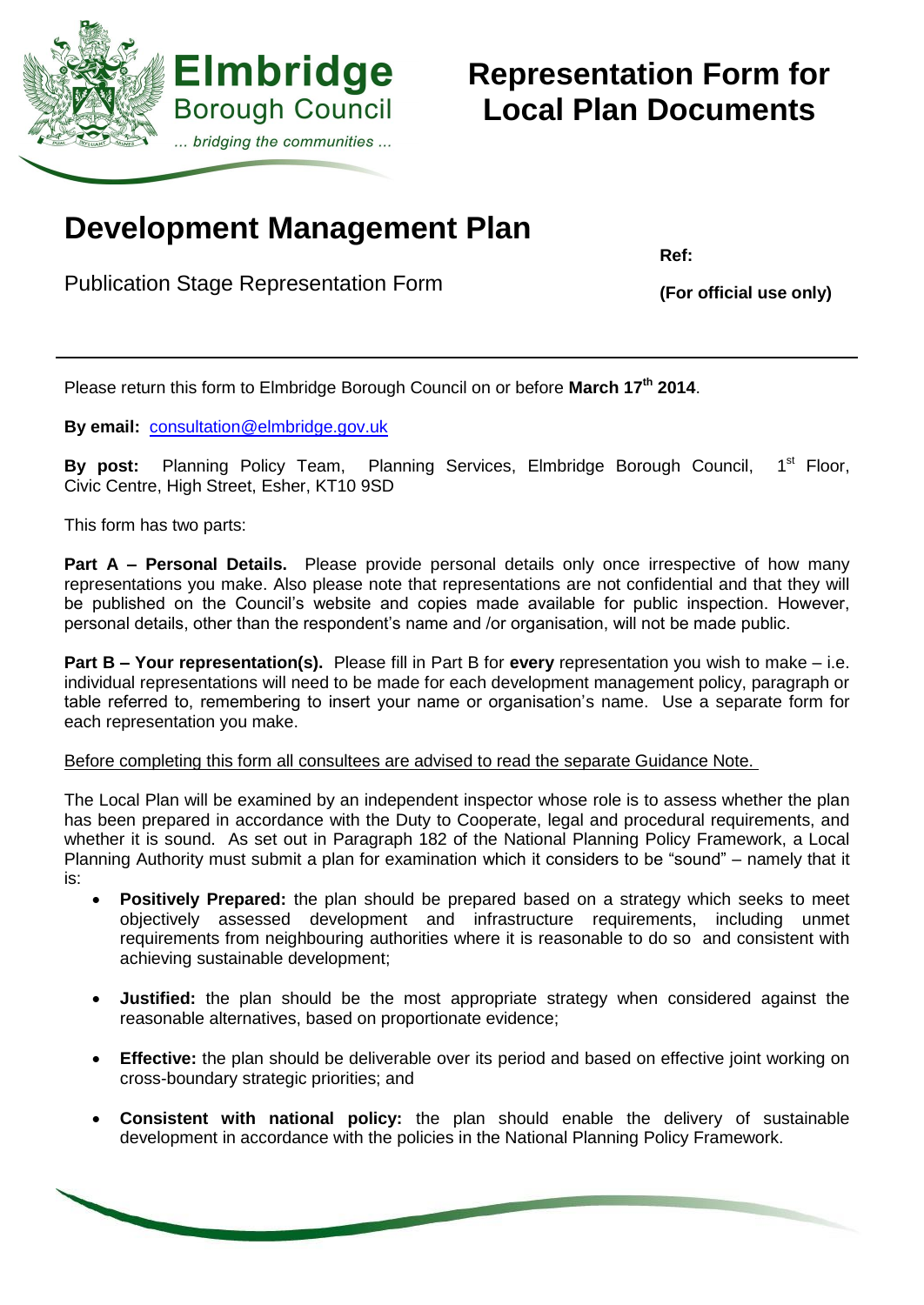## **Part A**

### **Personal Details\* Agent's Details (if applicable)**

\*If an agent is appointed, please complete only the Title, Name and Organisation boxes below but complete the full contact details of the agent in the right hand column.

| <b>First Name</b><br>Last Name |
|--------------------------------|
|                                |
|                                |
| Job Title                      |
| (where relevant)               |
| Organisation                   |
| (where relevant)               |
| Address Line 1                 |
| Line 2                         |
| Line 3                         |
| Line 4                         |
| Post Code                      |
| Telephone Number               |
| E-mail Address                 |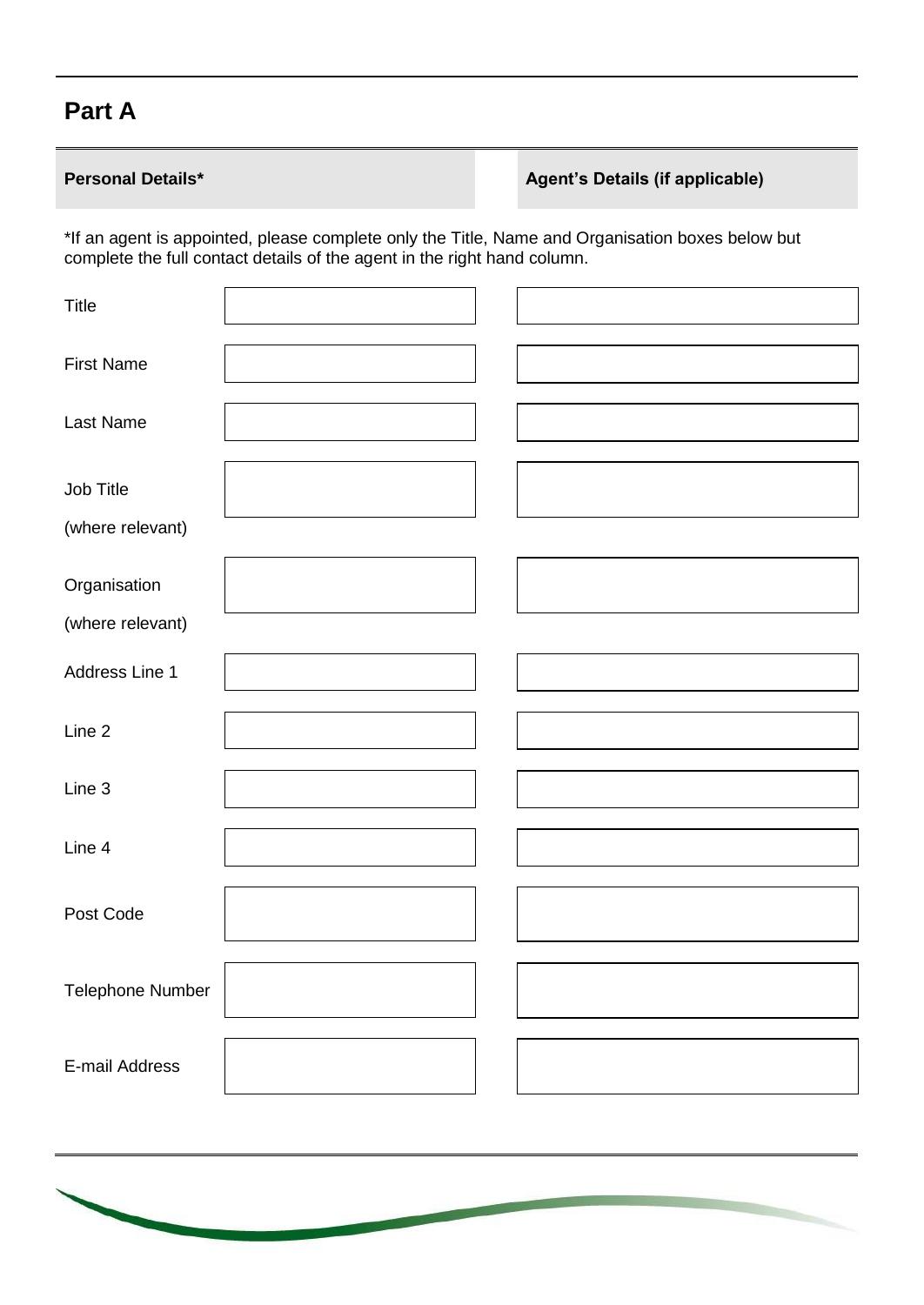### **Part B – please use a separate form for each representation**

| Name or organisation:                                                                      |                  |  |  |
|--------------------------------------------------------------------------------------------|------------------|--|--|
| 3. To which part of the Development Management Local Plan does this representation relate? |                  |  |  |
| Policy<br>Paragraph<br>No.<br>No.                                                          | Proposals<br>Map |  |  |
| 4. Do you consider the Development Management Plan is:                                     |                  |  |  |
| 4(1) Legally Compliant?<br>Yes                                                             | <b>No</b>        |  |  |
| 4 (2) Sound?*                                                                              |                  |  |  |
| Yes                                                                                        | No               |  |  |

**\*** The considerations relating to a development plan being found sound are explained in the guidelines on this form and are taken from National Planning Policy Framework paragraph 182

If you have entered No to 4.(2), please continue to Q5. In all other circumstances, please go to Q6.

5. If you ticked the 'No' box for Question 4, do you consider the Development Management Plan is **unsound** because it is not:

(1) Justified

(2) Effective

- (3) Consistent with national policy
- (4) Positively Prepared

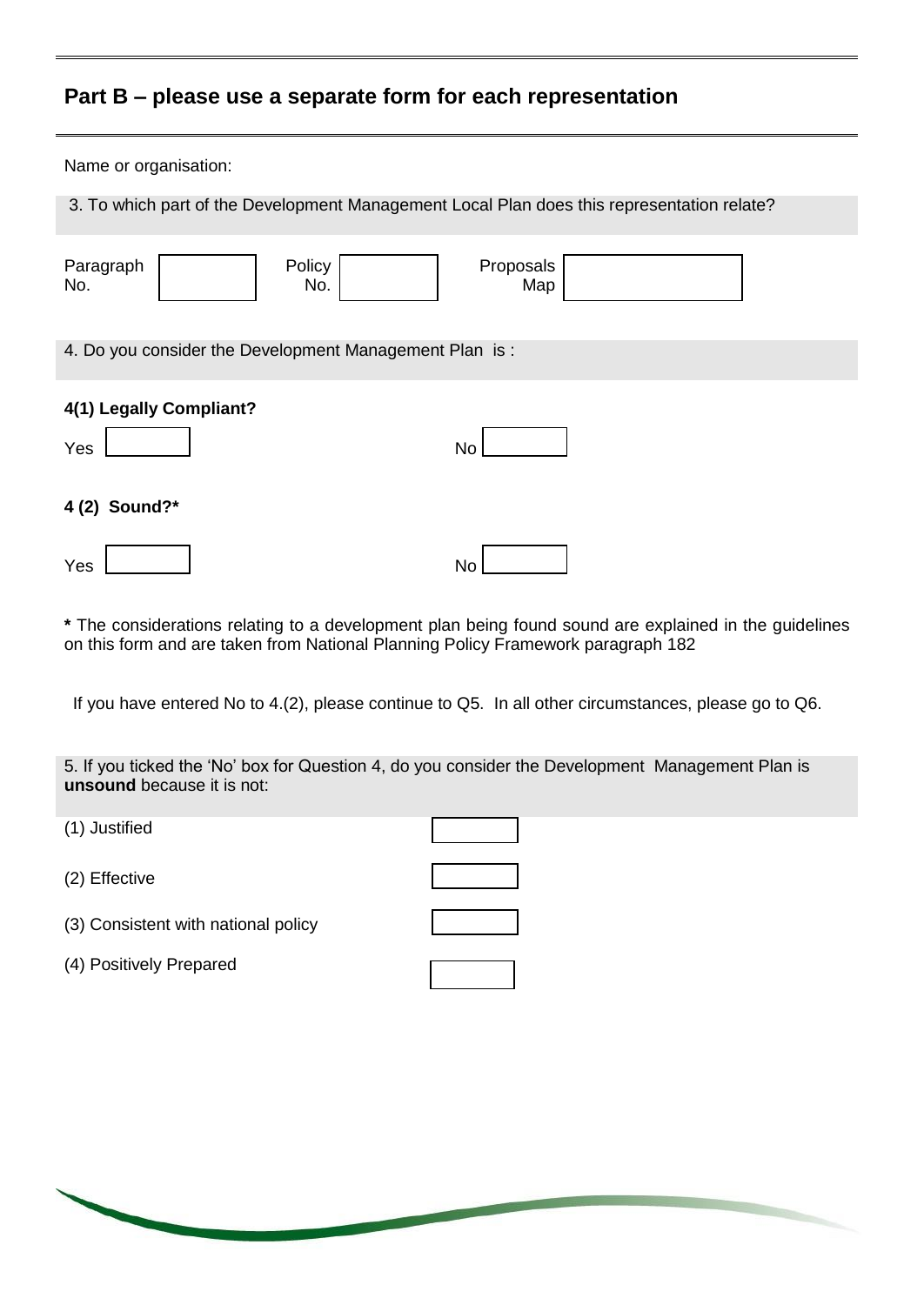6. Please give details of why you consider the Development Management Plan is not legally compliant or is unsound. Please be as precise as possible. If you wish to support the legal compliance or soundness of the Development Management Plan, please also use this box to set out your comments.

(Continue on a separate sheet /expand box if necessary)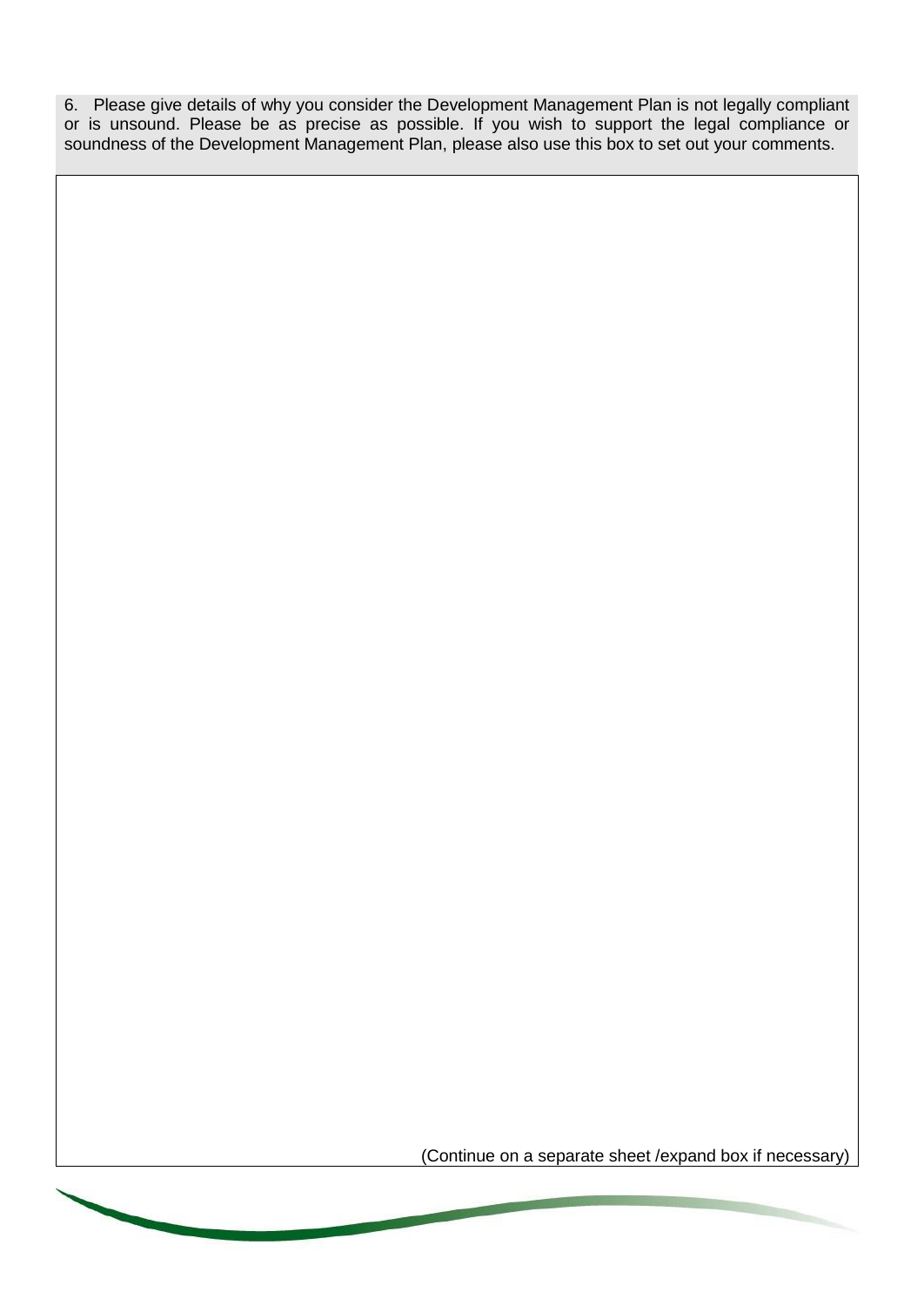7. Please set out what change(s) you consider necessary to make the Development Management Plan legally compliant or sound, having regard to the test identified at 4 above where this relates to soundness. You will need to say why this change will make the Development Management Plan legally compliant or sound. It will be helpful if you are able to put forward your suggested revised wording of any policy or text. Please be as precise as possible.

(Continue on a separate sheet /expand box if necessary)

**Please note:** Your representation should cover succinctly all the information, evidence and supporting information necessary to support/justify the representation and the suggested change, as there will not normally be a subsequent opportunity to make further representations based on the original representation at publication stage.

8. If your representation is seeking a change, do you consider it necessary to participate at the oral part of the examination?



the oral examination

**No,** I do not wish to participate at **Yes,** I wish to participate at the oral examination